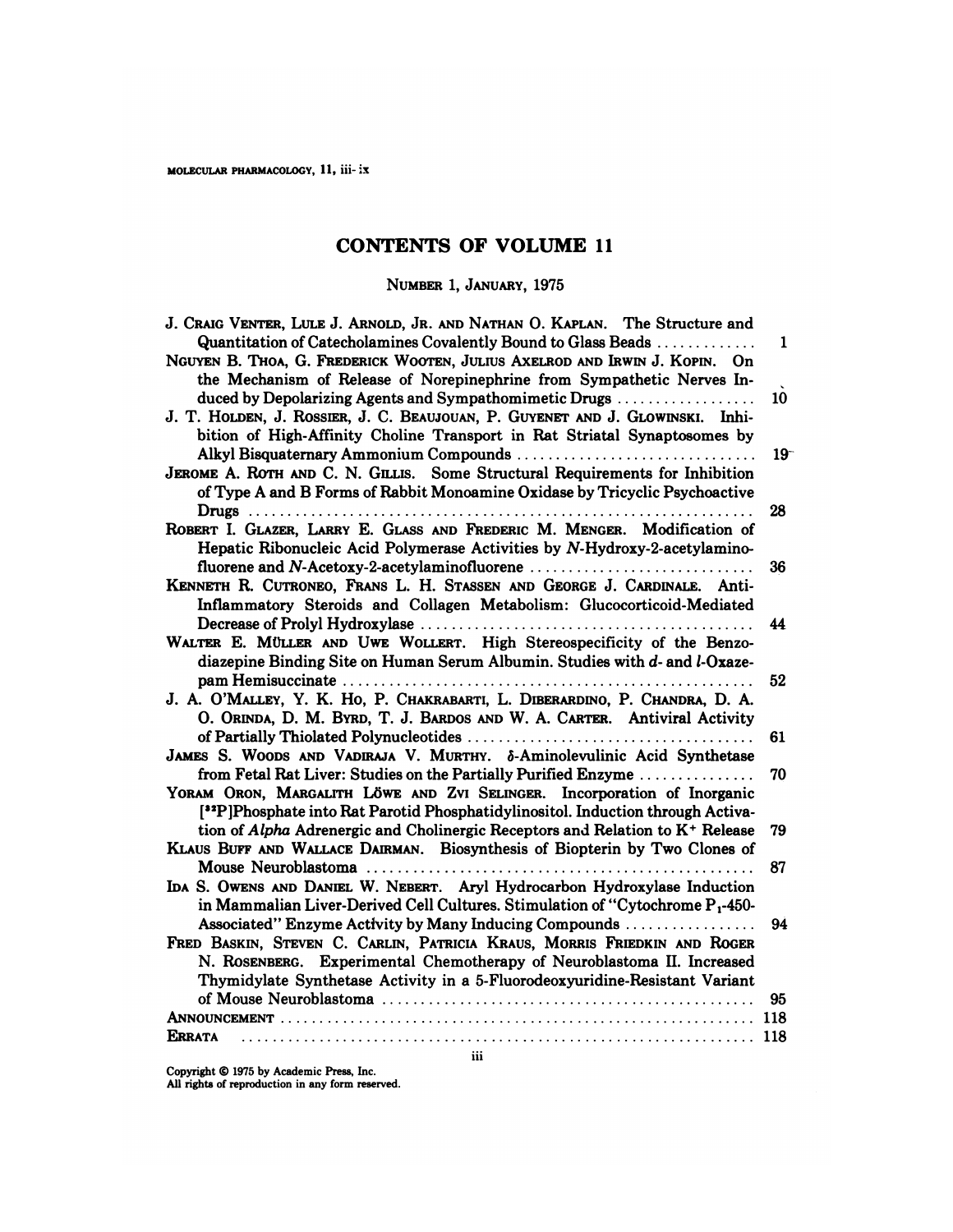## NUMBER 2, MARCH 1975

| NUMBER 2, MARCH 1975                                                                                                                                                                                                                        |     |
|---------------------------------------------------------------------------------------------------------------------------------------------------------------------------------------------------------------------------------------------|-----|
| J. P. BROWN, J. FEENEY AND A. S. V. BURGEN. A Nuclear Magnetic Resonance<br>Study of the Interaction between Vancomycin and Acetyl-D-alanyl-D-alanine in                                                                                    |     |
| J. P. BROWN, L. TERENIUS, J. FEENEY AND A. S. V. BURGEN. A Structure-Activity<br>Study by Nuclear Magnetic Resonance of Peptide Interactions with Vanco-                                                                                    |     |
| J. BLANCHARD, T. N. TOZER, D. L. SORBY AND L. D. TUCK. Investigation of Drug-                                                                                                                                                               |     |
| Albumin Interactions Using Spin-Labeled Bovine Serum Albumin  133<br>E. PFAFF, M. SCHWENK, R. BURR AND H. REMMER. Molecular Aspects of the Inter-<br>action of Bromosulfophthalein with High-Affinity Binding Sites of Bovine Serum         |     |
| IRA SCHILDKRAUT, GEOFFREY M. COOPER AND SHELDON GREER. Selective Inhibition<br>of the Replication of Herpes Simplex Virus by 5-Halogenated Analogues of                                                                                     |     |
| SNORRI S. THORGEIRSSON, JAMES S. FELTON AND DANIEL W. NEBERT. Genetic Dif-<br>ferences in the Aromatic Hydrocarbon-Inducible N-Hydroxylation of 2-Acetyl-                                                                                   |     |
| aminofluorene and Acetaminophen-Produced Hepatotoxicity in Mice  159<br>JOHN B. SUSA AND HENRY A. LARDY. Antibiotics as Tools for Metabolic Studies.<br>SVIII. Inhibition of Sodium- and Potassium-Dependent Adenosine Triphos-             |     |
| D. W. JACOBSEN, P. M. DIGIROLAMO AND F. M. HUENNEKENS. Adenosylcobalamin                                                                                                                                                                    |     |
| Analogues as Inhibitors of Ribonucleotide Reductase and Vitamin $B_{12}$ Transport 174<br>ROBERT T. LOUIS-FERDINAND. Reduction of Rat Liver Microsomal Ribonuclease by                                                                      |     |
| W. LEVIN, D. RYAN, R. KUNTZMAN AND A. H. CONNEY. Neonatal Imprinting and                                                                                                                                                                    |     |
| JOSEPH C. KAWALEK AND ANTHONY Y. H. LU. Reconstituted Liver Microsomal<br>Enzyme System That Hydroxylates Drugs, Other Foreign Compounds, and                                                                                               |     |
| Endogenous Substrates. VIII. Different Catalytic Activities of Rabbit and Rat<br>$Cytochromes P-448 \ldots  \ldots  \ldots  \ldots  \ldots  \ldots  \ldots  \ldots $                                                                        | 201 |
| C. R. CREVELING, J. LUNDSTROM, E. T. MCNEAL, L. TICE AND J. W. DALY. Dihy-<br>droxytryptamines: Effects on Noradrenergic Function in Mouse Heart in Vivo 221<br>HIROTOSHI SHIMIZU, HIROKO ICHISHITA, MITSURU TATEISHI AND ISAO UMEDA. Char- |     |
| acteristics of the Amino Acid Receptor Site Mediating Formation of Cyclic<br>Adenosine 3',5'-Monophosphate in Mammalian Brains  223                                                                                                         |     |
| <b>SHORT COMMUNICATIONS</b><br>ROBERT G. PENDLETON AND GEORGE GESSNER. Evidence That Dopamine Is                                                                                                                                            |     |
| Not a Substrate for Adrenal Phenylethanolamine N-Methyltransferase  232<br>E. DEL VILLAR, E. SANCHEZ, Z. P. AUTOR AND T. R. TEPHLY. Morphine Metab-<br>olism. III. Solubilization and Separation of Morphine and p-Nitrophenol              |     |
|                                                                                                                                                                                                                                             | 236 |

### NUMBER 3, MAY 1975

ANDREW PARFITT, JOAN L. WELLER, KAKUICHI K. SAKAI, BERNARD J. MARKS AND<br>DAVID C. KLEIN. Blockade by Ouabain or Elevated Potassium Ion Concentra-<br>tion of the Adrenergic and Adenosine Cyclic 3',5'-Monophosphate-Induced NUMBER 3, MAY 1975<br>REW PARFITT, JOAN L. WELLER, KAKUICHI K. SAKAI, BERNARD J. MARK:<br>DAVID C. KLEIN. Blockade by Ouabain or Elevated Potassium Ion Conce<br>tion of the Adrenergic and Adenosine Cyclic 3',5'-Monophosphate-Induct REW PARFITT, JOAN L. WELLER, KAKUICHI K. SAKAI, BERNARD J. MARKS AND<br>DAVID C. KLEIN. Blockade by Ouabain or Elevated Potassium Ion Concentra-<br>tion of the Adrenergic and Adenosine Cyclic 3',5'-Monophosphate-Induced<br>Stimulat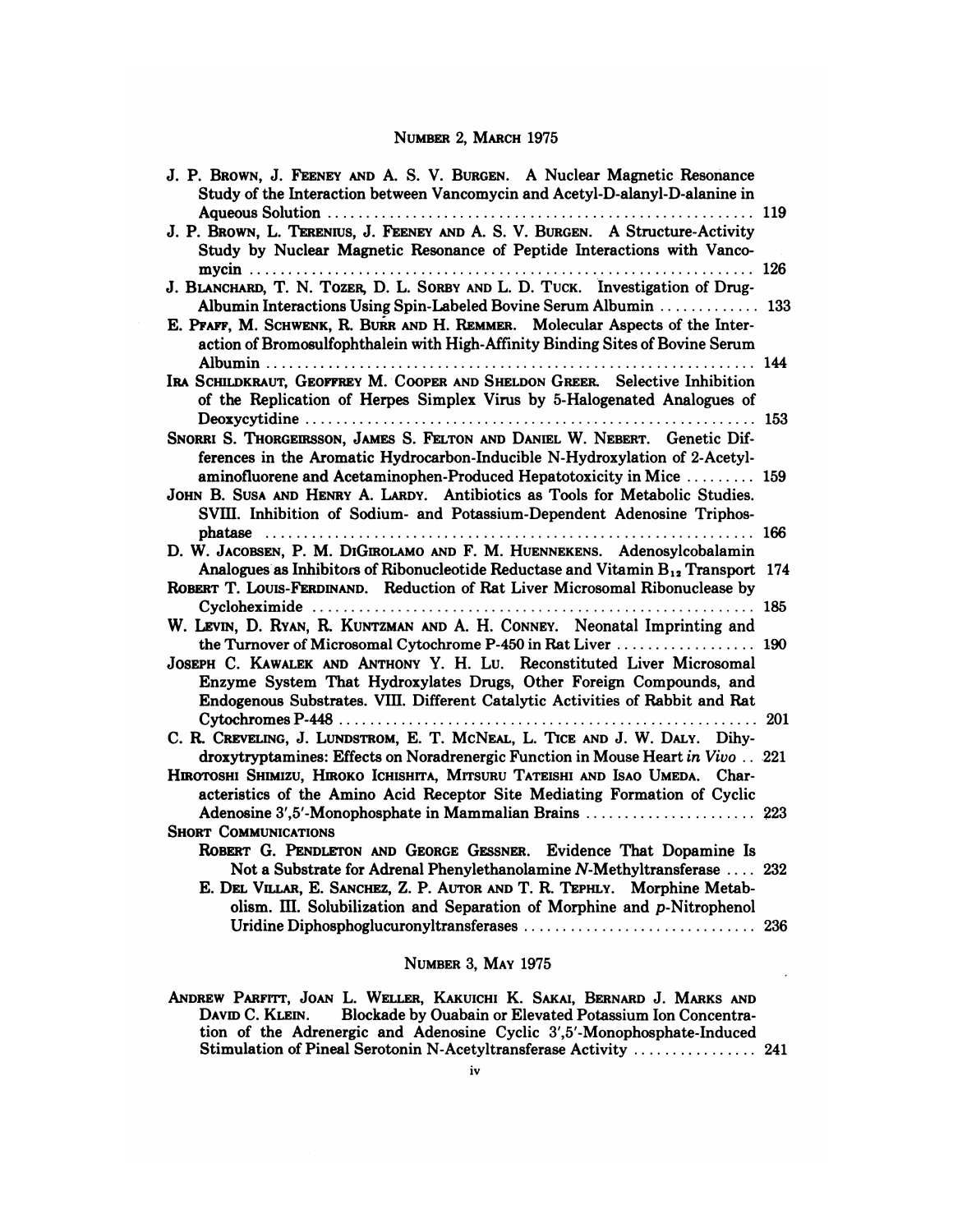| JOHN R. CANN AND NORMAN D. HINMAN. Interaction of Chlorpromazine with Brain<br>$\mathbf{L}$ . $\mathbf{L}$                                                                                                                                       | 256  |
|--------------------------------------------------------------------------------------------------------------------------------------------------------------------------------------------------------------------------------------------------|------|
| B. PULLMAN, P. COURRIERE AND H. BERTHOD. Quantum Mechanical Study on the<br>Conformational Properties of Antihistaminic Drugs                                                                                                                    | 268  |
| DAVID K. LAWRENCE AND EDWARD W. GILL. Structurally Specific Effects of Some<br>Steroid Anesthetics on Spin-Labeled Liposomes                                                                                                                     | 280  |
| J. COURTLAND WHITE, SHARON LOFTFIELD AND I. DAVID GOLDMAN. The Mecha-<br>nism of Action of Methotrexate III. Requirement of Free Intracellular Metho-<br>trexate for Maximal Suppression of [ <sup>14</sup> C]Formate Incorporation into Nucleic |      |
|                                                                                                                                                                                                                                                  | 287  |
|                                                                                                                                                                                                                                                  | 298  |
| MAREK GNIAZDOWSKI, LESZEK SZMIGIERO, KRYSTYNA ŚLASKA, BARBARA JAROS-<br>KAMIŃSKA AND EWA CIESIELSKA. Influence of Thiols on Inhibition of Ribo-<br>nucleic Acid Synthesis in Vitro by a 1-Nitro-9-aminoalkylacridine Derivative,                 |      |
| C-283<br>A. Y. DIVEKAR AND M. T. HAKALA. Inhibition of the Biosynthesis of 5'-Phospho-                                                                                                                                                           |      |
| ribosyl-N-formylglycinamide in Sarcoma 180 Cells by Homofolate  319<br>P. EYER, H. HERTLE, M. KIESE AND G. KLEIN. Kinetics of Ferrihemoglobin Forma-                                                                                             |      |
| tion by Some Reducing Agents, and the Role of Hydrogen Peroxide                                                                                                                                                                                  | 326  |
| GRAHAM E. WHEELER AND RICHARD M. EPAND. Prostaglandin E <sub>1</sub> : Anomalous<br>Effects on Glucose Production in Rat Liver<br>.                                                                                                              | 335  |
| GAVRIL W. PASTERNAK, H. ALEXANDER WILSON AND SOLOMON H. SNYDER.<br>ferential Effects of Protein-Modifying Reagents on Receptor Binding of Opiate                                                                                                 | Dif- |
| BASIL D. ROUFOGALIS AND VIRGINIA M. WICKSON. Acetylcholinesterase: Spec-                                                                                                                                                                         |      |
| JUDITH K. MARQUIS AND HENRY G. MAUTNER. On the Similar Effects of Chemical<br>Reduction and Electrical Stimulation in Walking Leg Nerve Bundles of the                                                                                           |      |
| M. P. BLAUSTEIN AND A. CHRISTIE ECTOR. Barbiturate Inhibition of Calcium                                                                                                                                                                         | 361  |
| Uptake by Depolarized Nerve Terminals in Vitro<br>S. COHEN, A. GOLDSCHMID, G. SHTACHER, S. SREBRENIK AND S. GITTER. The In-                                                                                                                      | 369  |
| halation Convulsants: a Pharmacodynamic Approach                                                                                                                                                                                                 | 379  |
|                                                                                                                                                                                                                                                  |      |
|                                                                                                                                                                                                                                                  | 387  |
|                                                                                                                                                                                                                                                  |      |
|                                                                                                                                                                                                                                                  |      |

# NUMBER 4, JULY 1975

| NUMBER 4. JULY 1975                                                                                                                                                                                                            |  |
|--------------------------------------------------------------------------------------------------------------------------------------------------------------------------------------------------------------------------------|--|
| ALAN POLAND AND EDWARD GLOVER. Genetic Expression of Aryl Hydrocarbon<br>Hydroxylase by 2,3,7,8-Tetrachlorodibenzo-p-dioxin: Evidence for a Receptor                                                                           |  |
| AKIRA NIWA, KENJI KUMAKI AND DANIEL W. NEBERT. Induction of Aryl Hydro-<br>carbon Hydroxylase Activity in Various Cell Cultures by 2,3,7,8-Tetrachloro-                                                                        |  |
| CHIADAO CHEN AND SHAW-GUANG LEE. Covalent Binding of Norethynodrel to                                                                                                                                                          |  |
| S. K. ARYA, W. A. CARTER, J. L. ALDERFER AND P. O. P. Ts'o. Inhibition of Ribo-<br>nucleic Acid-Directed Deoxyribonucleic Acid Polymerase of Murine Leukemia                                                                   |  |
| Virus by Polyribonucleotides and Their 2'-O-Methylated Derivatives  421<br>VICTOR H. MORGENROTH, III, MARGARET C. BOADLE-BIBER AND ROBERT H. ROTH.<br>Activation of Tyrosine Hydroxylase from Central Noradrenergic Neurons by |  |
| Calcium                                                                                                                                                                                                                        |  |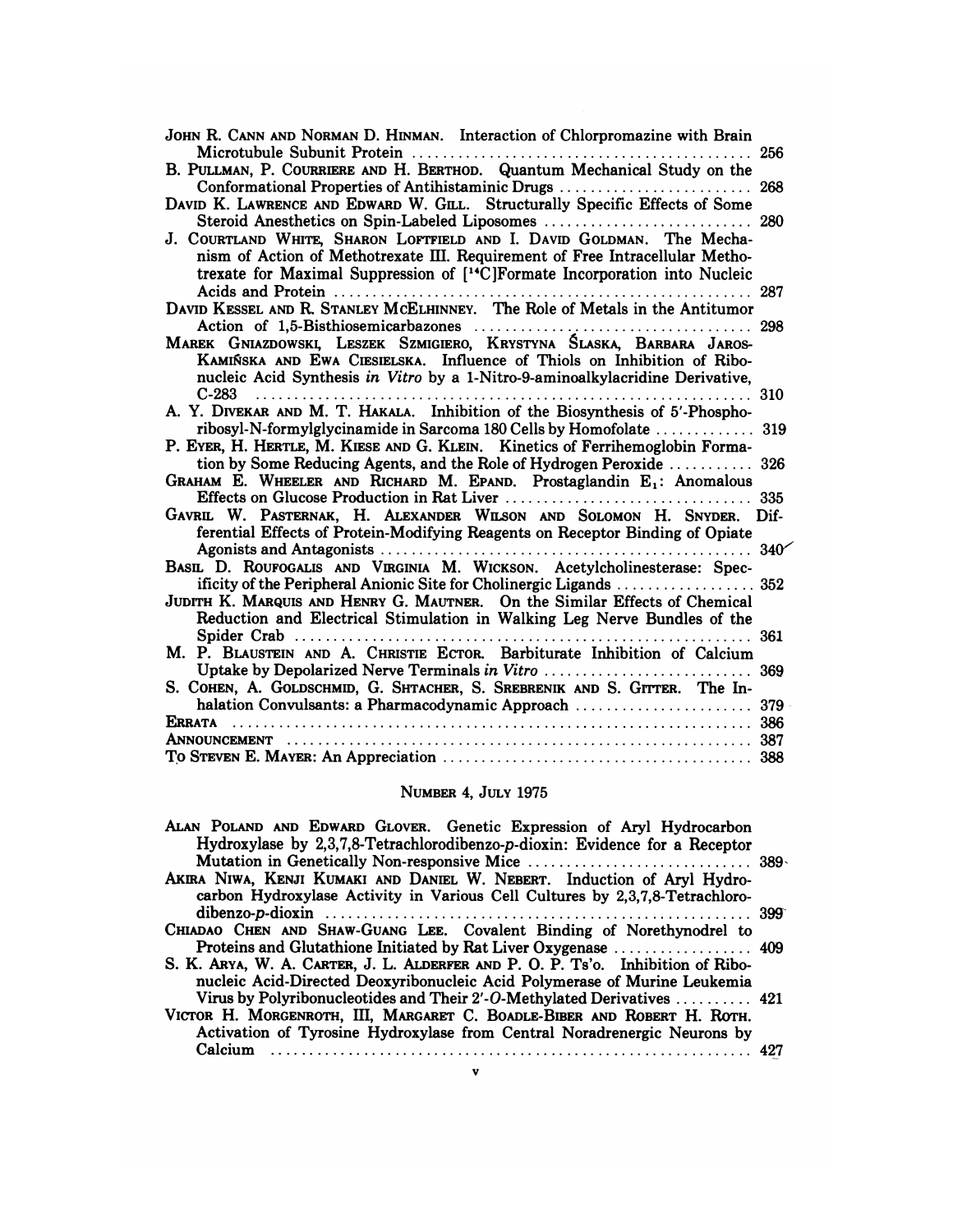| RONALD T. BORCHARDT. Affinity Labeling of Catechol O-Methyltransferase by the                                                                                                                                                                                                                |       |
|----------------------------------------------------------------------------------------------------------------------------------------------------------------------------------------------------------------------------------------------------------------------------------------------|-------|
| INGELA JANSSON AND JOHN B. SCHENKMAN. Studies on Three Microsomal Electron<br>Transfer Enzyme Systems. Effects of Alteration of Component Enzyme Levels in                                                                                                                                   |       |
| J. A. HINSON, J. R. MITCHELL AND D. J. JOLLOW. Microsomal N-Hydroxylation of                                                                                                                                                                                                                 |       |
| G. DOYLE DAVES, JR., RODNEY B. BELSHEE, WILLIAM R. ANDERSON, JR. AND HALL<br>DOWNES. Solution Conformations of Ethyl-1'-Methylbutylbarbituric Acids:                                                                                                                                         |       |
| GAVRIL W. PASTERNAK AND SOLOMON H. SNYDER. Opiate Receptor Binding:<br>Enzymatic Treatments That Discriminate between Agonist and Antagonist                                                                                                                                                 |       |
| T. J. FRANKLIN, W. P. MORRIS AND P. A. TWOSE. Desensitization of Beta Adrenergic                                                                                                                                                                                                             | . 478 |
| Receptors in Human Fibroblasts in Tissue Culture  485<br>LEIF J. SAETHRE, THOMAS A. CARLSON, JOYCE J. KAUFMAN AND WALTER S. KOSKI.<br>Nitrogen Electron Densities in Narcotics and Narcotic Antagonists by X-ray<br>Photoelectron Spectroscopy and Comparison with Quantum Chemical Calcula- |       |
|                                                                                                                                                                                                                                                                                              |       |
| <b>SHORT COMMUNICATIONS</b><br>S. K. ARYA, W. A. CARTER, J. L. ALDERFER AND P. O. Ts'o. Inhibition of<br>Murine Leukemia Virus Replication in Cell Culture and Spleen Focus                                                                                                                  |       |
| P. Uzunov, A. REVUELTA AND E. COSTA. A Role for the Endogenous Activator                                                                                                                                                                                                                     |       |
| of 3'.5'-Nucleotide Phosphodiesterase in Rat Adrenal Medulla  506                                                                                                                                                                                                                            |       |
|                                                                                                                                                                                                                                                                                              |       |

# NUMBER 5, SEPTEMBER 1975

| 0.0 o io - I futto di la filosoficazione della futto di medicina di futto di controlle di controlle di controlle di futto di controlle di controlle di controlle di controlle di controlle di controlle di controlle di contro |     |
|--------------------------------------------------------------------------------------------------------------------------------------------------------------------------------------------------------------------------------|-----|
| NUMBER 5, SEPTEMBER 1975                                                                                                                                                                                                       |     |
| MOU-TUAN HUANG. Harringtonine, an Inhibitor of Initiation of Protein Biosyn-                                                                                                                                                   |     |
| DAVID R. MANYAN, GRACE K. ARIMURA AND ADEL A. YUNIS. Comparative Meta-                                                                                                                                                         |     |
|                                                                                                                                                                                                                                |     |
| RICHARD J. HASLAM AND GILLIAN M. ROSSON. Effects of Adenosine on Levels of<br>Adenosine Cyclic 3',5'-Monophosphate in Human Blood Platelets in Relation to                                                                     |     |
| Adenosine Incorporation and Platelet Aggregation                                                                                                                                                                               | 528 |
| PHIL SKOLNICK AND JOHN W. DALY. Stimulation of Adenosine 3',5'-Monophosphate                                                                                                                                                   |     |
| Formation by Alpha and Beta Adrenergic Agonists in Rat Cerebral Cortical Slices:                                                                                                                                               |     |
|                                                                                                                                                                                                                                |     |
| M. A. OLESHANSKY AND N. H. NEFF. Rat Pineal Adenosine Cyclic 3',5'-Monophos-<br>phate Phosphodiesterase Activity: Modulation In Vivo By a Beta Adrenergic Re-                                                                  |     |
|                                                                                                                                                                                                                                |     |
| RICHARD W. OLSEN, J. DOUGLAS BAYLESS AND MATT BAN. Potency of Inhibitors for                                                                                                                                                   |     |
| $\gamma$ -Aminobutyric Acid Uptake by Mouse Brain Subcellular Particles at $0^{\circ}$ 558<br>RICHARD W. OLSEN, JAMES M. LEE AND MATT BAN. Binding of $\gamma$ -Aminobutyric Acid                                              |     |
|                                                                                                                                                                                                                                |     |
| JEFFREY L. KAINE, CARL J. NIELSEN AND WILLIAM B. PRATT. The Kinetics of Spe-<br>cific Glucocorticoid Binding in Rat Thymus Cytosol: Evidence for the Existence                                                                 |     |
| of Multiple Binding States<br>. 578                                                                                                                                                                                            |     |
| C. HEGYVARY. Covalent Labeling of the Digitalis-Binding Component of Plasma                                                                                                                                                    |     |
|                                                                                                                                                                                                                                | 588 |
| D. K. LAWRENCE AND E. W. GILL. The Effects of $\Delta^1$ -Tetrahydrocannabinol and                                                                                                                                             |     |
| vi                                                                                                                                                                                                                             |     |

 $\overline{\phantom{0}}$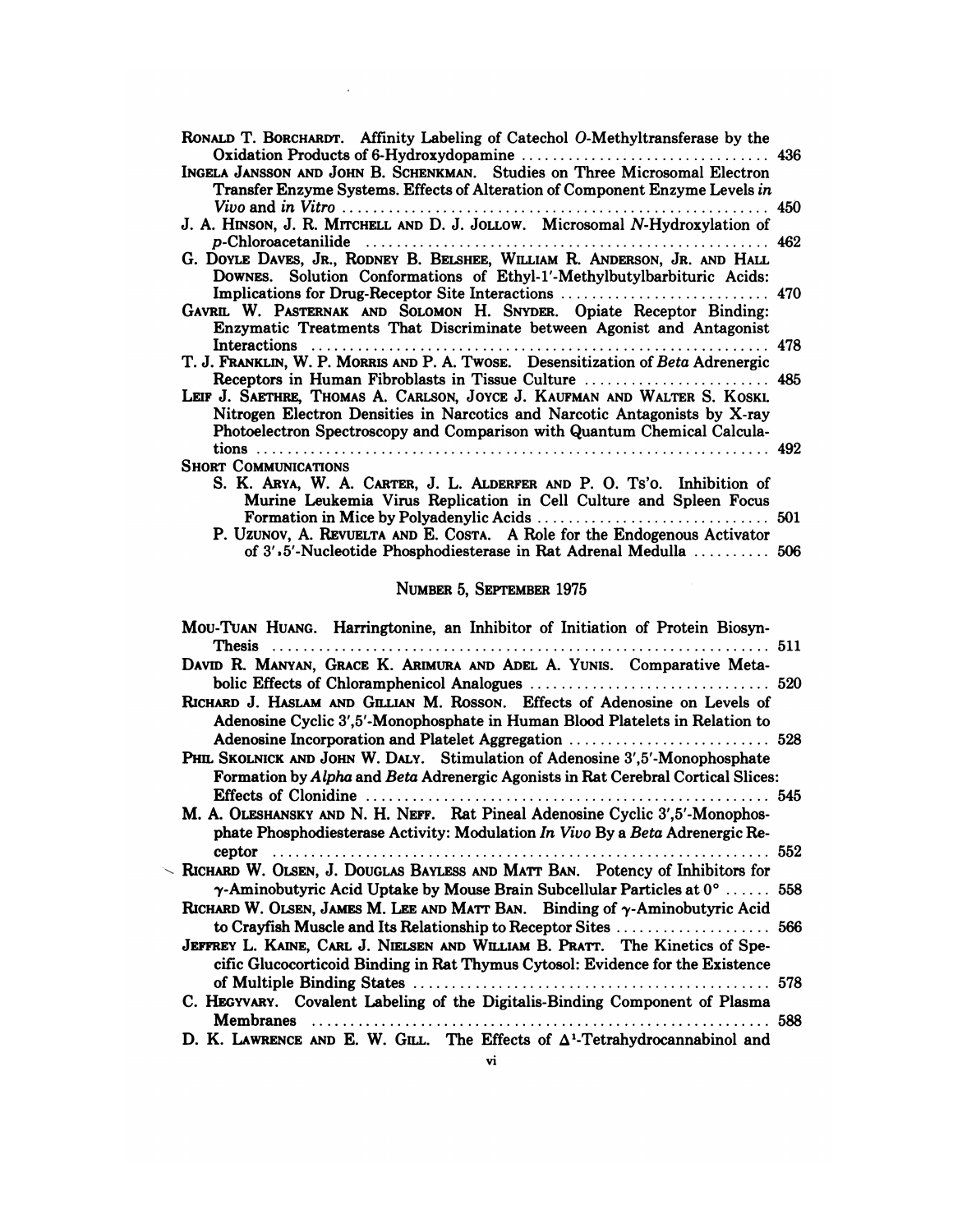| Other Cannabinoids on Spin-Labeled Liposomes and Their Relationship to<br>and Stable Free Radical Species in Ultraviolet-Irradiated Solutions of Chlorpro-<br>nism of Morphine: Uridine Diphosphoglucuronyltransferase and Its Activation<br>Dopamine Synthesis in Rat Brain Striatal Synaptosomes  621<br>lagen Metabolism: Glucocorticoid-Mediated Alterations of Prolyl Hydroxylase<br>SADRON. Mechanism of Daunorubicin Inhibition of Hog Spleen Acid Deoxyribo-<br>ships of Cardiotonic Steroids for the Inhibition of Sodium- and Potassium-De-<br>pendent Adenosine Triphosphatase IV. Dissociation Rate Constants for Com-<br>tonic Steroids for the Inhibition of Sodium- and Potassium-Dependent Adenosine<br>Triphosphatase V. Dissociation Rate Constants of Digitoxin Acetates  653<br>Orbital Calculations of Histamine Conformations  663<br>TIMMERMANS AND P. A. VAN ZWIETEN. Clonidine Base: Evidence for Conjuga- |  |
|-------------------------------------------------------------------------------------------------------------------------------------------------------------------------------------------------------------------------------------------------------------------------------------------------------------------------------------------------------------------------------------------------------------------------------------------------------------------------------------------------------------------------------------------------------------------------------------------------------------------------------------------------------------------------------------------------------------------------------------------------------------------------------------------------------------------------------------------------------------------------------------------------------------------------------------|--|
| CHARLES GOUCHER, JOHN J. WINDLE AND LOUIS LEVY. Stable Enzyme Inhibitors<br>E. SANCHEZ AND T. R. TEPHLY. Morphine Metabolism IV. Studies on the Mecha-<br>ROBERT L. PATRICK, THOMAS E. SNYDER AND JACK D. BARCHAS. Regulation of<br>KENNETH R. CUTRONEO AND DAVID F. COUNTS. Anti-inflammatory Steroids and Col-<br>VÉRONIQUE BARTHELEMY-CLAVEY, GENEVIÈVE SERROS AND GENEVIÈVE AUBEL-<br>SHIZUKO YODA, AWNI M. SARRIF AND ATSUNOBU YODA. Structure-Activity Relation-<br>ATSUNOBU YODA AND SHIZUKO YODA. Structure-Activity Relationships of Cardio-<br>RAYMOND J. ABRAHAM AND DENIS BIRCH. The Use of the Counter-Ion in Molecular<br>C. M. MEERMAN-VAN BENTHEM, K. VAN DER MEER, J. J. C. MULDER, P. B. M. W. M.<br>HAREL WEINSTEIN, SAUL MAAYANI, SHALOM SREBRENIK, SASSON COHEN AND                                                                                                                                            |  |
|                                                                                                                                                                                                                                                                                                                                                                                                                                                                                                                                                                                                                                                                                                                                                                                                                                                                                                                                     |  |
|                                                                                                                                                                                                                                                                                                                                                                                                                                                                                                                                                                                                                                                                                                                                                                                                                                                                                                                                     |  |
|                                                                                                                                                                                                                                                                                                                                                                                                                                                                                                                                                                                                                                                                                                                                                                                                                                                                                                                                     |  |
|                                                                                                                                                                                                                                                                                                                                                                                                                                                                                                                                                                                                                                                                                                                                                                                                                                                                                                                                     |  |
|                                                                                                                                                                                                                                                                                                                                                                                                                                                                                                                                                                                                                                                                                                                                                                                                                                                                                                                                     |  |
|                                                                                                                                                                                                                                                                                                                                                                                                                                                                                                                                                                                                                                                                                                                                                                                                                                                                                                                                     |  |
|                                                                                                                                                                                                                                                                                                                                                                                                                                                                                                                                                                                                                                                                                                                                                                                                                                                                                                                                     |  |
|                                                                                                                                                                                                                                                                                                                                                                                                                                                                                                                                                                                                                                                                                                                                                                                                                                                                                                                                     |  |
|                                                                                                                                                                                                                                                                                                                                                                                                                                                                                                                                                                                                                                                                                                                                                                                                                                                                                                                                     |  |
|                                                                                                                                                                                                                                                                                                                                                                                                                                                                                                                                                                                                                                                                                                                                                                                                                                                                                                                                     |  |
| MORDECHAI SOKOLOVSKY. A Theoretical and Experimental Study of the Semi-                                                                                                                                                                                                                                                                                                                                                                                                                                                                                                                                                                                                                                                                                                                                                                                                                                                             |  |
| <b>SHORT COMMUNICATIONS</b>                                                                                                                                                                                                                                                                                                                                                                                                                                                                                                                                                                                                                                                                                                                                                                                                                                                                                                         |  |
| R. B. BARLOW AND A. F. CASY. Inversion of Stereospecificity by Methylation<br>GARY L. GRUNEWALD, JOSEPH M. GRINDEL, WILLIAM C. VINCEK AND RONALD T.<br>BORCHARDT. Importance of the Aromatic Ring in Adrenergic Amines. Non-                                                                                                                                                                                                                                                                                                                                                                                                                                                                                                                                                                                                                                                                                                        |  |
| aromatic Analogues of Phenylethanolamine as Substrates for Phenylethanol-                                                                                                                                                                                                                                                                                                                                                                                                                                                                                                                                                                                                                                                                                                                                                                                                                                                           |  |

## NUMBER 6, NOVEMBER 1975

| NUMBER 6. NOVEMBER 1975                                                                                                                                                                                                   |  |
|---------------------------------------------------------------------------------------------------------------------------------------------------------------------------------------------------------------------------|--|
| CHI-DEU CHANG AND JAMES K. COWARD. Effect of S-Adenosylhomocysteine and<br>S-Tubercidinylhomocysteine on Transfer Ribonucleic Acid Methylation in                                                                         |  |
|                                                                                                                                                                                                                           |  |
| FRED H. REYNOLDS, JR., PAULA M. PITHA, RONALD CHUANG, TU-CHEN CHENG,<br>HAIG H. KAZAZIAN, JR., AND DEZIDER GRUNBERGER. Effects of Poly(9-vinyl-<br>adenine) and Poly(1-vinyluracil) n Messenger Ribonucleic Acid Template |  |
| Activity                                                                                                                                                                                                                  |  |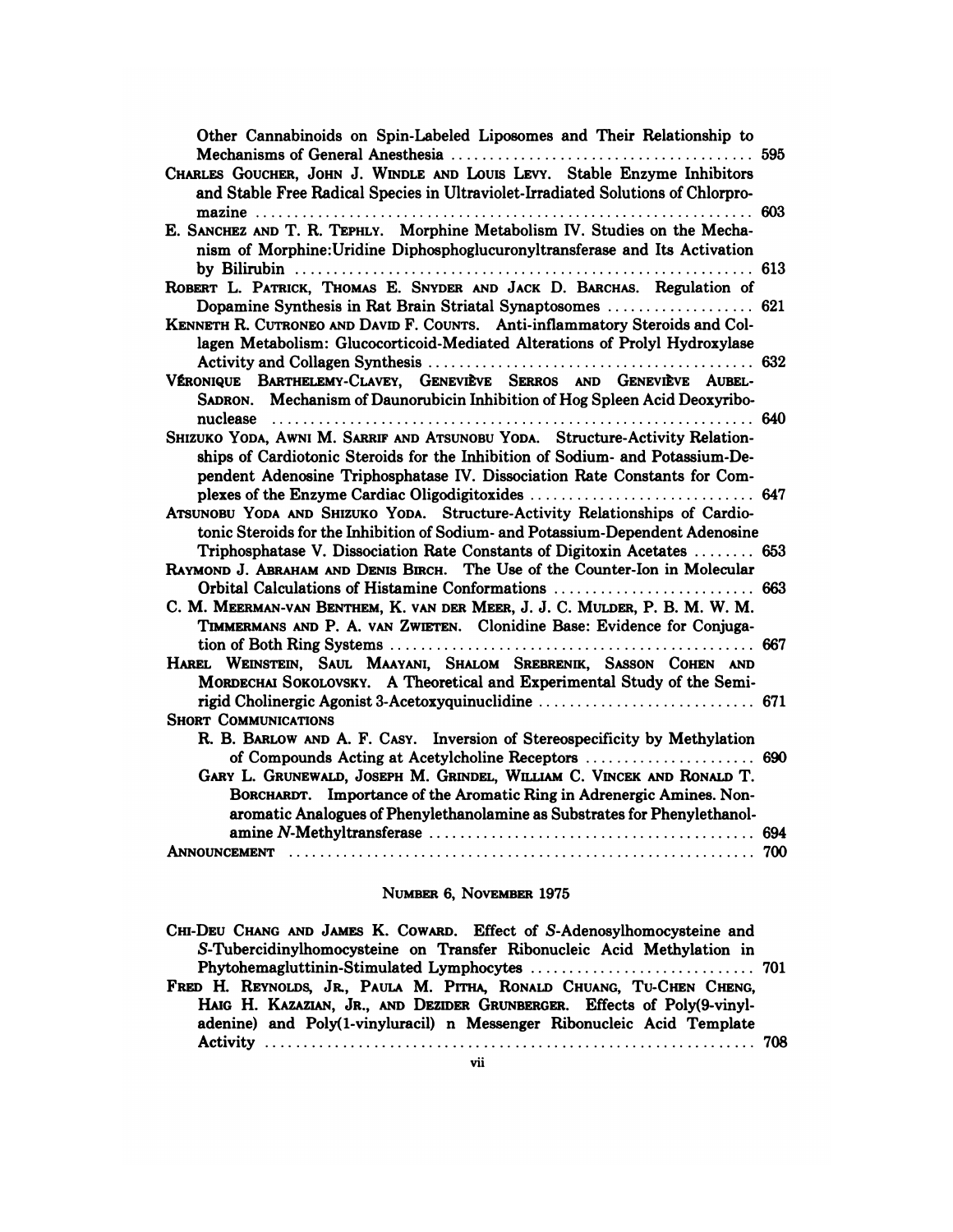| LEA BLAU AND ROBERT BITTMAN. Equilibrium and Kinetic Measurements of<br>Actinomycin Binding to Deoxyribonucleic Acid in the Presence of Competing                                                                       |     |
|-------------------------------------------------------------------------------------------------------------------------------------------------------------------------------------------------------------------------|-----|
| Drugs                                                                                                                                                                                                                   |     |
| B. ROBAIRE AND G. KATO. Effects of Edrophonium, Eserine, Decamethonium, d-                                                                                                                                              |     |
| Tubocurarine, and Gallamine on the Kinetics of Membrane-Bound and Solu-                                                                                                                                                 |     |
|                                                                                                                                                                                                                         | 722 |
| GAVRIL W. PASTERNAK, ADELE M. SNOWMAN AND SOLOMON H. SNYDER. Selective                                                                                                                                                  |     |
| <b>Enhancement of [*H]Opiate Agonist Binding by Divalent Cations  735</b>                                                                                                                                               |     |
| JACQUELINE DOLAIS-KITABGI AND ROBERT L. PERLMAN. The Stimulation of Cate-                                                                                                                                               |     |
| cholamine Release from Chromaffin Granules by Valinomycin<br>ENNIO C. ROSSI, JOHN J. MIEYAL, AND JOHN M. STRONG. The Molecular Com-<br>ponents of Nitrofurantoin Critical to Its Inhibitory Effect upon Platelet Aggre- | 745 |
| gation<br>. 751                                                                                                                                                                                                         |     |
| ROLF GUNNARSSON. Inhibition of Insulin Biosynthesis by Alloxan, Streptozotocin,                                                                                                                                         |     |
|                                                                                                                                                                                                                         |     |
| JOHN S. CHARNOCK AND C. LINDSAY BASHFORD. A Fluorescent Probe Study of the                                                                                                                                              |     |
| Lipid Mobility of Membranes Containing Sodium- and Potassium-Dependent                                                                                                                                                  |     |
|                                                                                                                                                                                                                         |     |
| J. N. WELLS, Y. J. WU, C. E. BAIRD, AND J. G. HARDMAN. Phosphodiesterases from                                                                                                                                          |     |
| Porcine Coronary Arteries: Inhibition of Separated Forms by Xanthines, Pa-                                                                                                                                              |     |
|                                                                                                                                                                                                                         |     |
| D. CHUANG, G. ZSILLA, AND E. COSTA. Turnover Rate of Tyrosine Hydroxylase                                                                                                                                               |     |
|                                                                                                                                                                                                                         |     |
| THOMAS NOGRADY, HEATHER I. NOGRADY, PAVEL D. HRDINA, AND G. M. LING.                                                                                                                                                    |     |
| Displacement of Serotonin from Its Adenosine Triphosphate Complex by Tri-                                                                                                                                               |     |
|                                                                                                                                                                                                                         |     |
| L. LEE BENNETT, JR. AND DONALD L. HILL. Structural Requirements for Activity<br>of Nucleosides as Substrates for Adenosine Kinase: Orientation of Substituents                                                          |     |
|                                                                                                                                                                                                                         |     |
| RUSSELL A. VAN DYKE AND A. JAY GANDOLFI. Characteristics of a Microsomal                                                                                                                                                |     |
|                                                                                                                                                                                                                         |     |
| J. PIESACH AND G. J. MANNERING. A Re-evaluation of the Optical Titrations of the                                                                                                                                        |     |
| 430 and 455 nm Chromophores of Ethyl Isocyanide Complexes of Mammalian                                                                                                                                                  |     |
|                                                                                                                                                                                                                         |     |
| G. SUDLOW, D. J. BIRKETT AND D. N. WADE. The Characterization of Two Specific                                                                                                                                           |     |
|                                                                                                                                                                                                                         |     |
| LESLIE G. HUMBER, FRANCOIS T. BRUDERLEIN, AND KATHERINE VOITH. Neuro-                                                                                                                                                   |     |
| leptic Agents of the Benzocycloheptapyridoisoquinoline Series. A Hypothesis on                                                                                                                                          |     |
| Their Mode of Interaction with the Central Dopamine Receptor  833                                                                                                                                                       |     |
| ROLF TESCHKE, YASUSHI HASUMURA, AND CHARLES S. LIEBER. Hepatic Microsomal                                                                                                                                               |     |
| Alcohol-Oxidizing System in Normal and Acatalasemic Mice: Its Dissociation                                                                                                                                              |     |
|                                                                                                                                                                                                                         |     |
| JOSEPH R. ROBINSON, JAMES S. FELTON, ROY C. LEVITT, SNORRI S. THORGEIRSSON,                                                                                                                                             |     |
| AND DANIEL W. NEBERT. Relationship between "Aromatic Hydrocarbon<br>Responsiveness" and the Survival Times in Mice Treated with Various Drugs                                                                           |     |
|                                                                                                                                                                                                                         |     |
| HIROTOSHI SHIMIZU, HIROKO ICHISHITA, AND ISAO UMEDA. Inhibition of Gluta-                                                                                                                                               |     |
| mate-Elicited Accumulation of Adenosine Cyclic 3',5'-Monophosphate in Brain                                                                                                                                             |     |
|                                                                                                                                                                                                                         |     |
| viii                                                                                                                                                                                                                    |     |

 $\sim 10^{11}$  km s  $^{-1}$